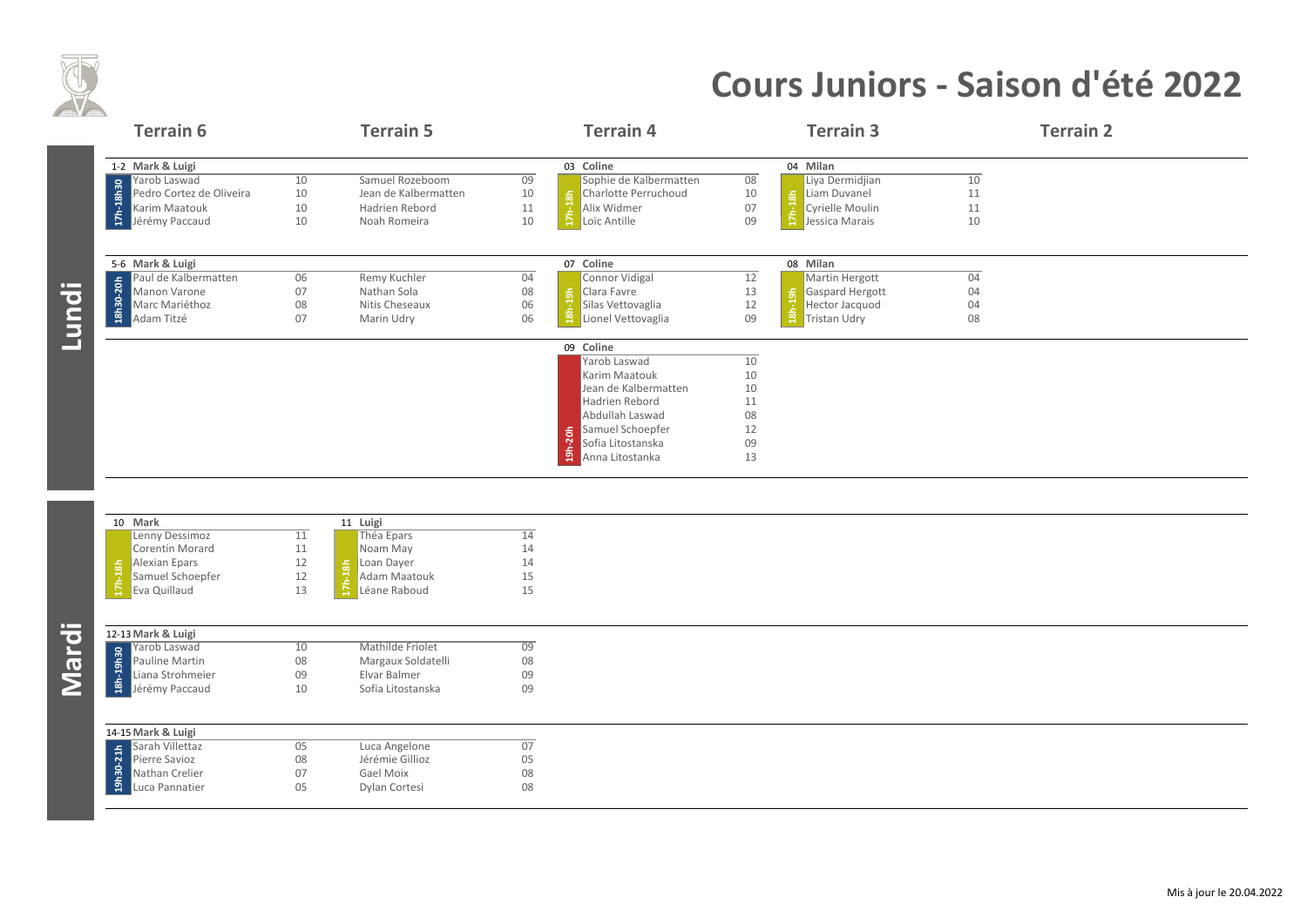| <b>Terrain 6</b>                                      |          | <b>Terrain 5</b>              |          | <b>Terrain 4</b>          |    | <b>Terrain 3</b>                  |                 | <b>Terrain 2</b>              |                 |
|-------------------------------------------------------|----------|-------------------------------|----------|---------------------------|----|-----------------------------------|-----------------|-------------------------------|-----------------|
| 16 Mark<br>Alice Dermaku                              | 16       |                               |          |                           |    |                                   |                 |                               |                 |
| Hugo Favre                                            | 16       |                               |          |                           |    |                                   |                 |                               |                 |
| $10h-11h$<br>Théodore Favre<br><b>Emilie Beaulieu</b> | 16<br>16 |                               |          |                           |    |                                   |                 |                               |                 |
|                                                       |          |                               |          |                           |    |                                   |                 |                               |                 |
| 17 Mark                                               |          | 18 Luigi                      |          | 19 Coline & Jérémie       |    | 20 David & Luca                   |                 | 21 Milan                      |                 |
| Stanislas von Roten                                   | 10       | Simon Pahud                   | 14       | Antoine Colombier         | 16 | Samuel Raboud                     | $\overline{12}$ | Clémentine Baruchet           | 17              |
| Pol Vidal Vilas                                       | 09       | Théa Epars                    | 14       | Lucas Swan                | 15 | Noam Sécher                       | 13              | Yan Colombier                 | 17              |
| Dylan Karakatsanis                                    | 11       | Samuel Jordan                 | 13       | Chloe Swan                | 15 | Eva Quillaud                      | 13              | Chloé Dénéréaz                | 16              |
| <b>Alexian Epars</b>                                  | 12       | Jana Vidal Vilas              | 13       | Lola Buffet<br>훜          | 16 | Alexandre Reynard                 | 13              | Théo Dénéréaz                 | 18              |
| Anna Litostanka                                       | 13       | $\frac{4}{14}$<br>Matteo Praz | 15       | Inès Paccaud              | 15 | Yuram Techeste                    | 11              | Bastien Péter                 | 18              |
|                                                       |          |                               |          |                           |    | Arnaud Bourdin                    | 12              | $13h-14h$                     |                 |
| 22-23 Mark & Luigi                                    |          |                               |          | 24 Coline                 |    | 25 David & Luca                   |                 | 26 Milan                      |                 |
| Ruben Amacker                                         | 12       | Jérémy Paccaud                | 10       | Bella Rose Nzali          | 18 | Julie Follonier                   | 15              | <b>Adam Maatouk</b>           | $\overline{15}$ |
| Maxime Vultagio                                       | 11       | Jean de Kalbermatten          | 10       | Matthieu Afanasiev Dong   | 17 | Valentin Afanasiev Dong           | 15              | Maeva Hilfiker                | 16              |
| Karim Maatouk                                         | 10       | Hadrien Rebord                | 11       | Leonardo Dimasi           | 17 | Aimie Kate Blanc                  | 15              | Gabriel Charvet               | 14              |
| Ilan Frachebourg                                      | 10       | Abdullah Laswad               | 08       | Lina Deak<br>흢            | 16 | Eren Tunali                       | 15              | 15h                           |                 |
| 14h-15h30                                             |          |                               |          | Alma Combe                | 17 | Aaron Métrailler<br>Janine Studer | 14<br>16        |                               |                 |
| 27-28 Mark & Luigi                                    |          |                               |          | 29 Coline                 |    | 30 David                          |                 | 31 Milan                      |                 |
| Theo Bornet                                           | 07       | Ali Maatouk                   | 07       | Jeremy Follonier          | 13 | Talia Belmonte                    | 08              | <b>Bitanya Andemeskel</b>     | 09              |
| 15h30-17h<br>Nathan Sola                              | 08       | Marc Mariéthoz                | 08       | Samuel Schoepfer          | 12 | 15h-16h30<br>Sabrina Cortesi      | 04              | 15h-16h30<br>Firuz Andemeskel | 07              |
| Mathilde Friolet                                      | 09       | Timothé Roux                  | 07       | Gabriel Almeida Machado   | 10 | <b>Esteban Pralong</b>            | 08              | Charlotte Perruchoud          | 10              |
| <b>Hugo Felley</b>                                    | 07       | Tanguy Lundström              | 09       | Guérin Pannatier          | 13 | Alex Zumofen                      | 08              | Anna Litostanka               | 13              |
| 32-33 Mark & Luigi                                    |          |                               |          | 34 Coline                 |    |                                   |                 |                               |                 |
| Pauline Zuchuat                                       | 04       | Paul de Kalbermatten          | 06       | Max Mariethoz             | 13 |                                   |                 |                               |                 |
| Line Claivoz                                          | 06       | Nitis Cheseaux                | 06       | ÷.<br>Noah Angelone       | 11 |                                   |                 |                               |                 |
| 17h-18h30<br>Léa Vaney                                | 05       | Adam Titzé                    | 07       | Jacob Strohmeier          | 11 |                                   |                 |                               |                 |
| Elisa Vuigner                                         | 04       | Marin Udry                    | 06       | Omar Alaghili             | 10 |                                   |                 |                               |                 |
| 35-36 Mark & Luigi                                    |          |                               |          | 37 Coline                 |    |                                   |                 |                               |                 |
| Sarah Villettaz                                       | 05       | Luca Angelone                 | 07       | Connor Vidigal            | 12 |                                   |                 |                               |                 |
| 18h30-20h30<br>Pierre Savioz                          | 08       | Jérémie Gillioz               | 05       | Romain de Preux           | 14 |                                   |                 |                               |                 |
| Nathan Crelier                                        | 07       | Gael Moix                     | 08<br>08 | Charlotte Strohmeier<br>훘 | 14 |                                   |                 |                               |                 |
| Manon Varone                                          | 07<br>05 | Dylan Cortesi                 |          | Marco Minniti             | 13 |                                   |                 |                               |                 |
| Luca Pannatier                                        |          |                               |          |                           |    |                                   |                 |                               |                 |

**Mercredi**

Mercredi